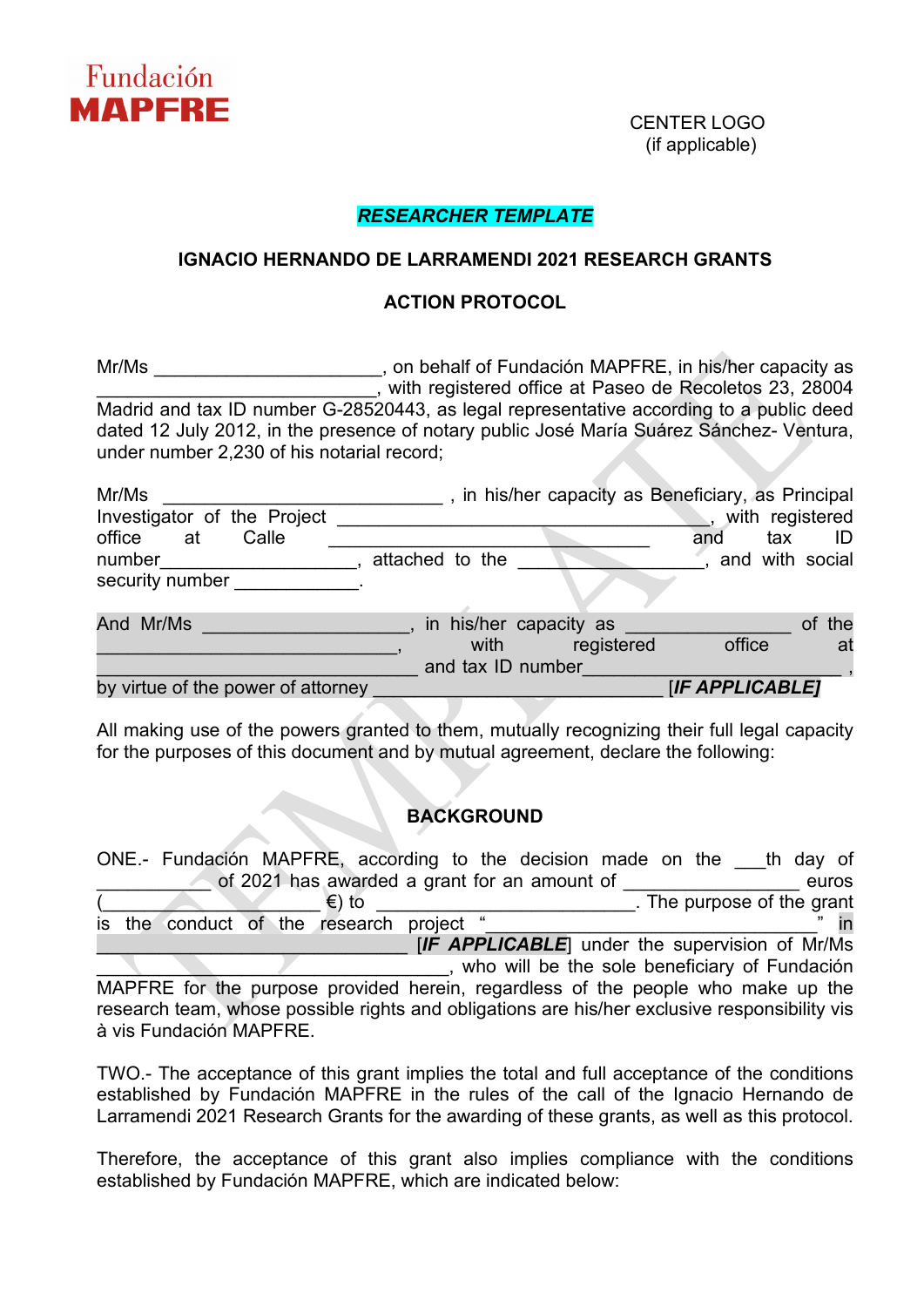

(if applicable)

## **PROVISIONS**

1. The beneficiary of the grant hereby declares he/she has his/her own resources to conduct the research in the  $\blacksquare$ *APPLICABLE*]. Consequently, neither Fundación MAPFRE nor any of the entities that belong to MAPFRE, under no circumstances, may be considered the employer of the beneficiary of the grant, nor the placement center for the purpose of current legislation on research staff, which the the contract of the contract of the contract of the contract of the contract of the contract of the contract of the contract of the contract of the contract of the contract of the contract of the herein [*IF APPLICABLE*]. Similarly, the beneficiary hereby declares that he/she does not perform any activity for Fundación MAPFRE or MAPFRE entities or does not do so in any of its offices. Consequently, neither Fundación MAPFRE nor any MAPFRE entity assumes any employment or social security responsibility. In case of its possible existence in the future, this responsibility will correspond to the placement center of the beneficiary or any other participant that forms part of his/her team at a later date. Moreover, both parties (beneficiary and center) hereby undertake to hold Fundación MAPFRE harmless against any claim it might receive for this reason.

- 2. This grant is awarded regardless of any official study that the beneficiary might conduct in the future at the center to which he/she is attached or any person who might at some point form part of his/her team, including a possible doctoral thesis, the development and implementation of which is undertaken, where applicable, separately from the terms and conditions established herein. However, if the work is the subject matter of the doctoral thesis, Fundación MAPFRE will respect the deadlines set for its presentation and defense before publishing it. Under no circumstances will this situation limit the freedom of Fundación MAPFRE to publish or not publish this work. As such, Fundación MAPFRE does not acquire any commitment, in accordance with what is set forth in provision 6.
- 3. The amount of the grant will be distributed during the performance of the research in the following way provided the beneficiary also complies with the rest of the conditions he/she are obligated to meet for this:
	- 20% after the signing of the acceptance of the grant protocol.
	- 60% distributed in two payments that will be made on the fourth and eighth month from the acceptance date, with the favorable report of the supervisor of the work.
	- Remaining 20% upon submission of the final report, the economic report and the summary of the work with an extension of two to four pages.

The payment of the grant will be made via bank transfer to the current account c/c no. the holder of which is the beneficiary, with the sending of the corresponding invoice or billing document. In case of an invoice, it should be sent to Fundación MAPFRE in electronic invoice format.

OPTION A) RESIDENT (SPANISH LEGAL FRAMEWORK)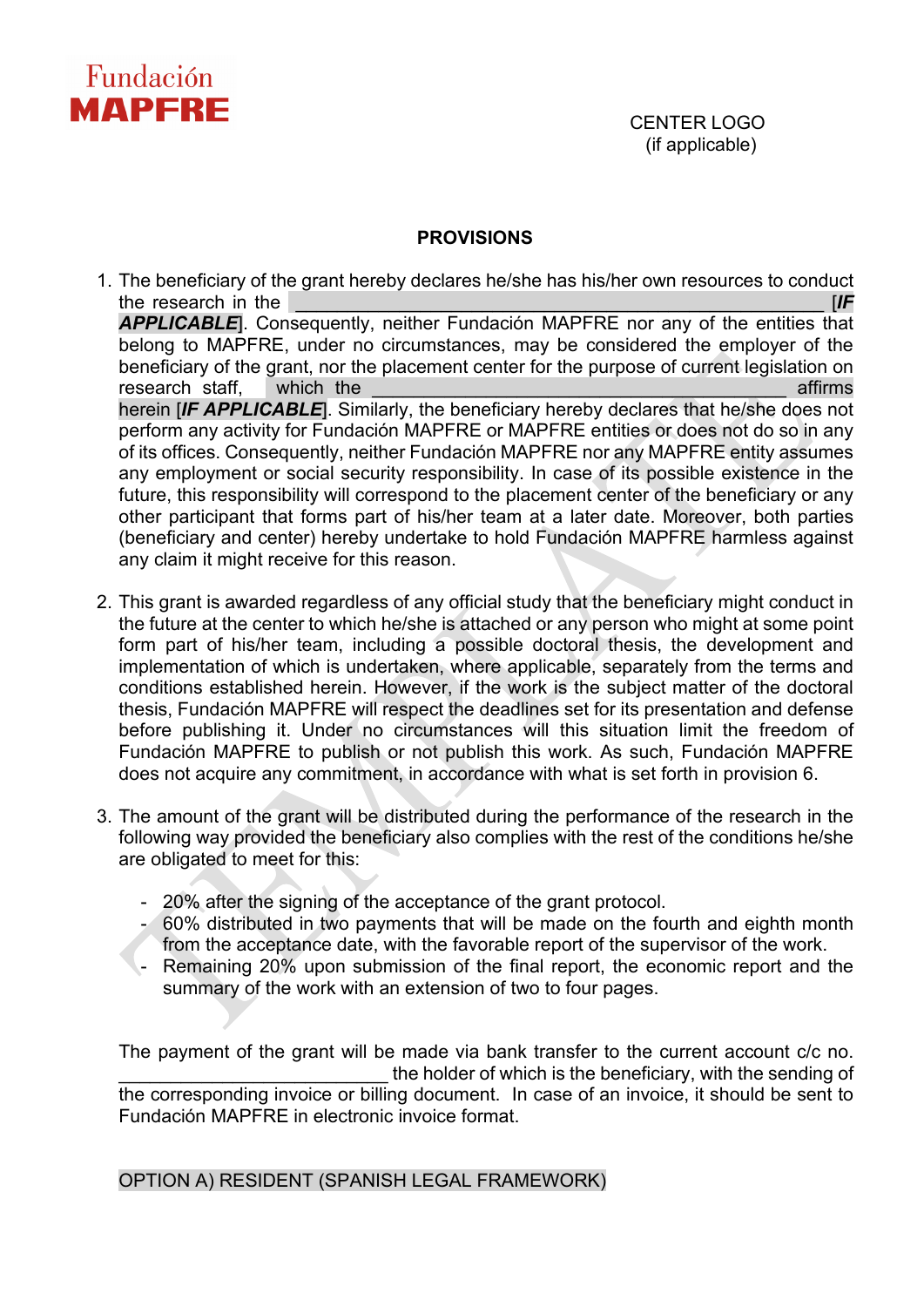

Fundación MAPFRE will apply the corresponding withholdings in accordance with current tax legislation. For this purpose, the beneficiary hereby undertakes to submit to Fundación MAPFRE, within one month of the date at the top of this document, the legally required documents (currently form 145) so that Fundación MAPFRE will be able to know the personal and family circumstances that could influence the type of withholding to apply.

OPTION B) NON-RESIDENT (NON- SPANISH LEGAL FRAMEWORK)

Fundación MAPFRE will apply the corresponding withholdings in accordance with current Spanish tax law. If the beneficiary of the grant is a tax resident of a country with which Spain has a current agreement to avoid double taxation, the beneficiary can request that the Fundación apply the Agreement to the payments. For this, the Recipient will need to submit to Fundación MAPFRE, within one month of the date indicated at the top of this protocol, an original tax resident certificate for the purpose of applying the tax agreement with Spain.

However, if this certificate is not submitted, or until it is, the withholding resulting from the application (currently 24%) will apply.

- 4. The duration of the grant is one calendar year from the signing of this protocol. If there is a justified reason for it, extensions will be granted for the submission of the report, regular reports or articles, without any additional financial compensation.
- 5. The beneficiary will have the support of the state of the state of the state of the state of the state of the state of the state of the state of the state of the state of the state of the state of the state of the state number and the serve of the serve as contract the serve as contract the serve as contract of the serve as contract to the serve as contract of the serve as contract of the serve as contract of the serve as contract of the mentor or supervisor of the work (the Mentor).
	- The beneficiary of the grant can also count on the assistance of whose contact telephone number is\_\_\_\_\_\_\_\_\_\_\_\_\_\_\_\_\_\_\_\_\_\_\_\_\_ and whose email address is who will serve as administrative coordinator on

behalf of Fundación MAPFRE.

The beneficiary hereby undertakes to:

- **Indispensably send the reports to the Mentor and Coordinator** prior to the anticipated payments (except for the first), as specified in point 3 of the protocol. The reports will indicate any progress made in the research and should be sent to the following email address:  $@$ fundacionmapfre.org with a copy to [@fundacionmapfre.org](mailto:_____@fundacionmapfre.org).
- The billing document or invoice will be sent to the following address:

Att. Fundación MAPFRE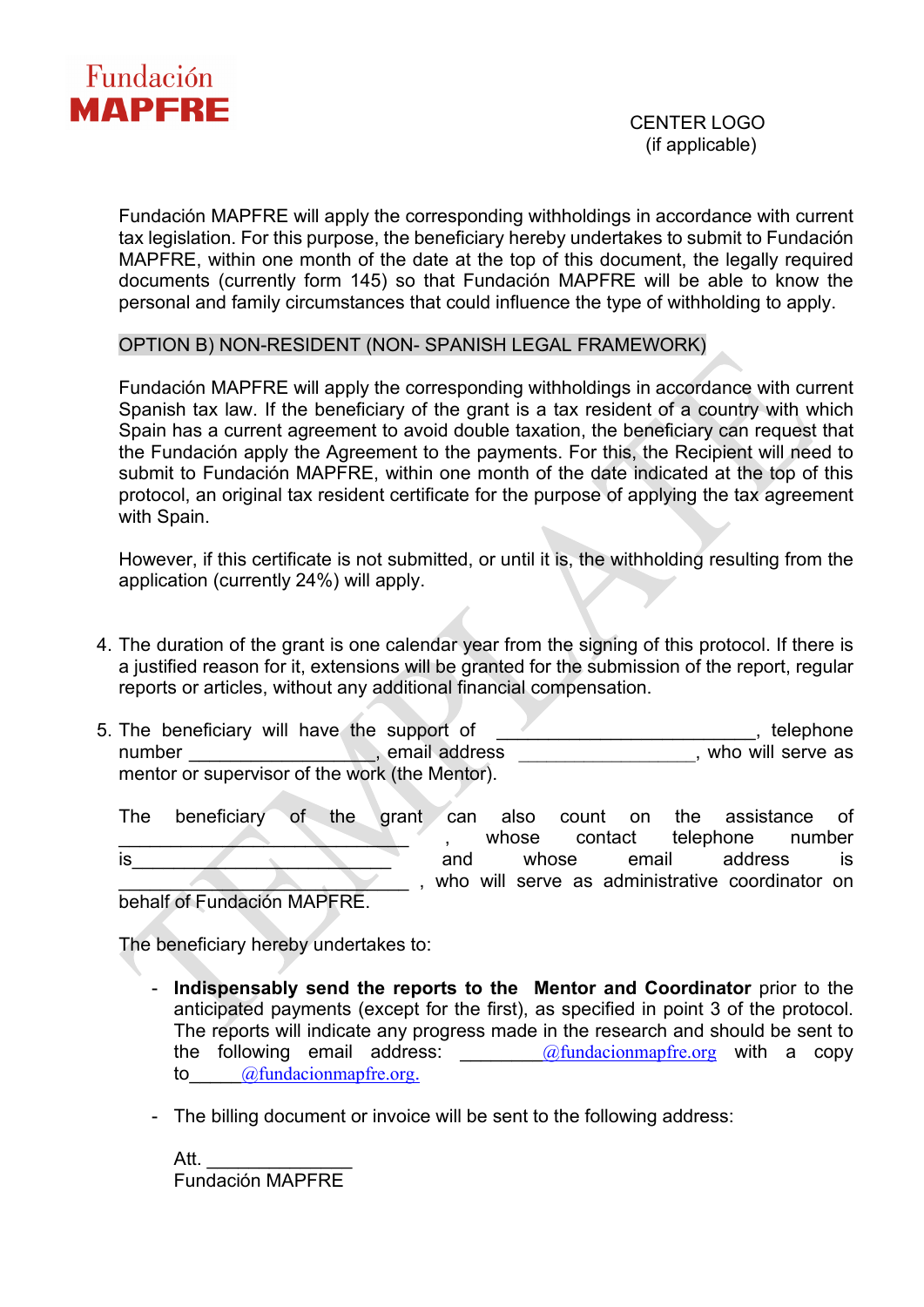

 CENTER LOGO (if applicable)

\_\_\_\_\_\_\_\_\_\_\_\_\_ Department Paseo de Recoletos.

Madrid

- Maintain regular contacts with the Mentor.

All the payments except for the first one will be sent with the prior approval of the Mentor regarding the progress of the work. Failure to submit the reports beforehand to the Mentor and Coordinator, or a delay of more than three months in submitting them for reasons attributable to the beneficiary, will be grounds for automatic cancellation of the grant without receiving the outstanding amounts and without the need of sending any additional notification on the part of Fundación MAPFRE.

The beneficiary will also submit to the Mentor and Coordinator, within one calendar year of the signing of this document, a report reflecting all the work and activities performed. Additionally, the beneficiary must submit a summary of the work in English of two to four pages.

Failure to submit these documents or a delay in submitting them of more than three months will result in the cancellation of the grant, without the receiving of any outstanding amounts.

Failure to submit the first preliminary report, for reasons attributable to the beneficiary, will also give the Fundación the right to claim the full amount paid on account in the first payment. Failure to submit the final report and work summary in English, or a delay in doing so of more than three months, will give the Fundación the right to claim from the beneficiary 50% of the grant already received. All the above is in the form of redress to the Fundación for damaged suffered due to non-compliance with commitments freely assumed by the beneficiary.

6. Fundación MAPFRE reserves the production, publication and distribution rights throughout the world, for an indefinite time, of the work that could be published in book format or electronic format on the web page of the Fundación. In any case, the beneficiary and the other researchers on the team may not publish anything related to the work without the Fundación's written permission. If Fundación MAPFRE does not consider the publication of the work to be opportune, the beneficiary of the grant and the other researchers may publish the work on their own and at their own expense.

All publications of the work carried out within the framework of these research grants will indicate that they are the result of "research funded by Fundación MAPFRE".

If any of the work is the subject of a doctoral thesis, Fundación MAPFRE will respect the deadlines set for its presentation and defense prior to publication of the work. The beneficiary, in this case, must communicate this information to the Fundación.

Fundación MAPFRE and the beneficiary and the other researchers mutually authorize each other to make use economically of the results which could arise from the originality they contributed to the project once the work is published. Said parties hereby undertake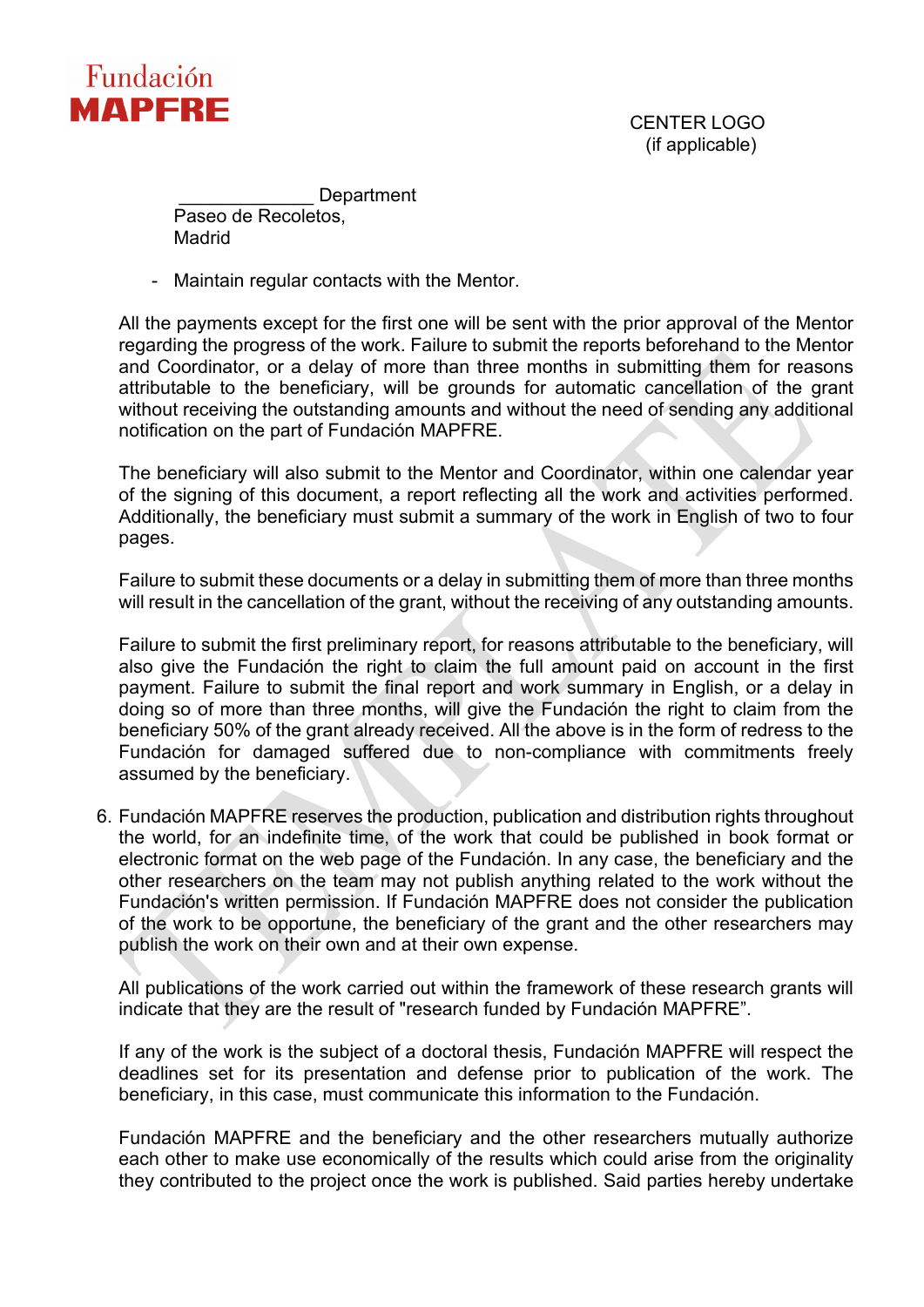

## CENTER LOGO (if applicable)

to notify the other party, prior to this use, and indicate its conditions, both parties benefiting in the same proportion from the economic results that, where applicable, arise from said use, after deducting what each party develops at its own expense.

- 7. Once the research is underway, the following will be grounds for termination of the grant with the cancellation of any outstanding amount to be received by the beneficiary:
	- Non-compliance with any of the conditions that appear in this protocol.
	- Cessation of contact with the Mentor and/or delay in the work for a period of more than three months.
	- At the request of the Mentor, considering it impossible to complete the work satisfactorily for objective reasons, always with the beneficiary's knowledge.
	- Non-compliance with the obligation to provide information about the progress of the research by the beneficiary, or failure to submit the final report or work summary in English within the established deadlines, unless the Fundación considers there is good cause to grant a suspension or postponement.
	- Falsification of any data or documents provided or if they are not original.
	- Submission of a project developed prior to the concession of the grant.
	- Work performed by a third party that is not part of the research team of the beneficiary and under his/her supervision.
	- The existence of an employment relationship, on the part of the beneficiary, with any MAPFRE entity.
	- If the beneficiary ceases to be attached to the institution where the research is being conducted, or if the beneficiary is replaced as leader of the research team, even if he/she withdraws voluntarily.

#### 8. Privacy and Data Protection

The beneficiary, the state of the legal representative of [hereinafter, Users], (hereinafter, Users), hereby declare and guarantee Fundación MAPFRE regarding the personal data they could communicate to Fundación MAPFRE, with a view to the purpose of this agreement:

• That they comply with the applicable data protection regulations, and in particular, where applicable, with Regulation 2016/679 of the European Parliament and of the Council of 27 April 2016, on the protection of individuals with regard to the processing of personal data and on the free movement of such data and the rules governing the transposition or implementation thereof, as well as with the implementation of the necessary technical and organizational measures and those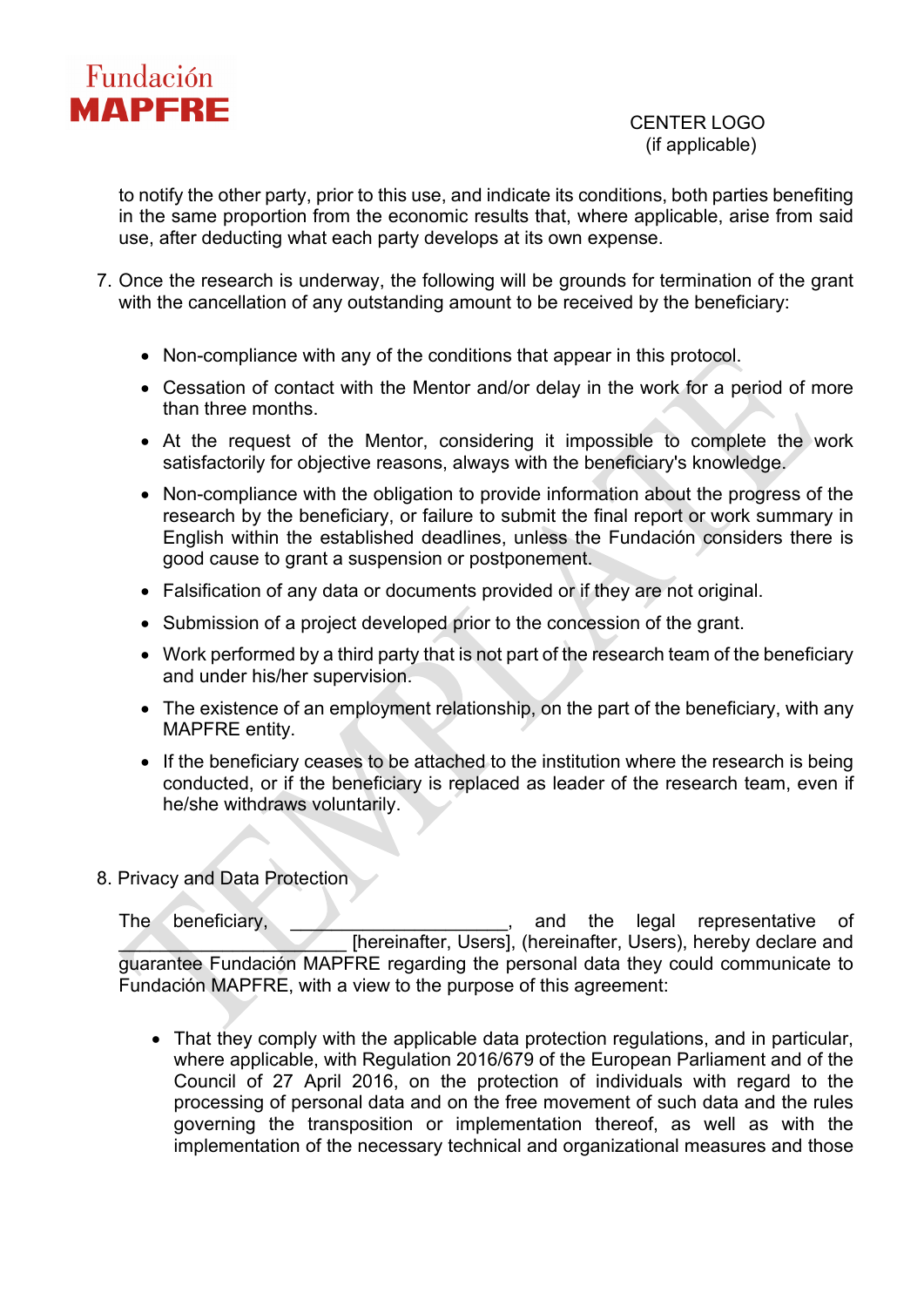

reinforced if data of special categories are communicated, in order to guarantee a level of security appropriate to the risk.

• In particular, that prior to providing the data to Fundación MAPFRE, they have fulfilled their duty to inform the interested parties about all the aspects established in the current regulations on the processing of their personal data.

The Users shall be liable for any damages caused to Fundación MAPFRE as a result of non-compliance with the provisions of this clause, including the amount of any penalties imposed on Fundación MAPFRE for such circumstances, without prejudice to the consequences agreed in this agreement in the event of a breach of contract.

The Users are hereby informed and expressly consent by signing this document, to the handling of their voluntarily provided data for their management, as well as the handling of all data that they may provide to Fundación MAPFRE and those which may be obtained through recorded images, telephone conversations or as a consequence of browsing Internet websites or other mediums, in order to develop the application or participation in any event (hereinafter, the Activity), even once the relationship has finalized and including, where applicable, any communication or international transfers of data that may be made, all of which are carried out for the purposes detailed in the Additional Information.

In the event that the data provided refers to individual third parties other than the Users, the latter guarantee that they have obtained the prior consent of said individual third parties for the communication of their data and have informed them, prior to their inclusion in this document, of the purpose of their handling, communications and other terms established herein and in the Additional Information on Data Protection.

The Users declare they are over eighteen years old.

The Users guarantee the accurateness and truthfulness of the personal data provided, undertaking to keep them duly updated and to notify Fundación MAPFRE of any change in this information.

# **BASIC INFORMATION ON DATA PROTECTION**

The handle that Fundación MAPFRE will carry out affects only the personal data included in this document or provided by the Users for the purposes detailed below:

#### **Responsible entity:** Fundación MAPFRE

**Purposes:** Managing the Activity

**Legitimacy:** Consent of the interested party.

**Recipients:** Data may be communicated to third parties by legal obligation and/or data transfers may be made to third party countries under the terms established in the Additional Information.

**Rights:** You may exercise your rights of access, amendment, erasure, limitation, opposition and portability, detailed in the Additional Data Protection Information.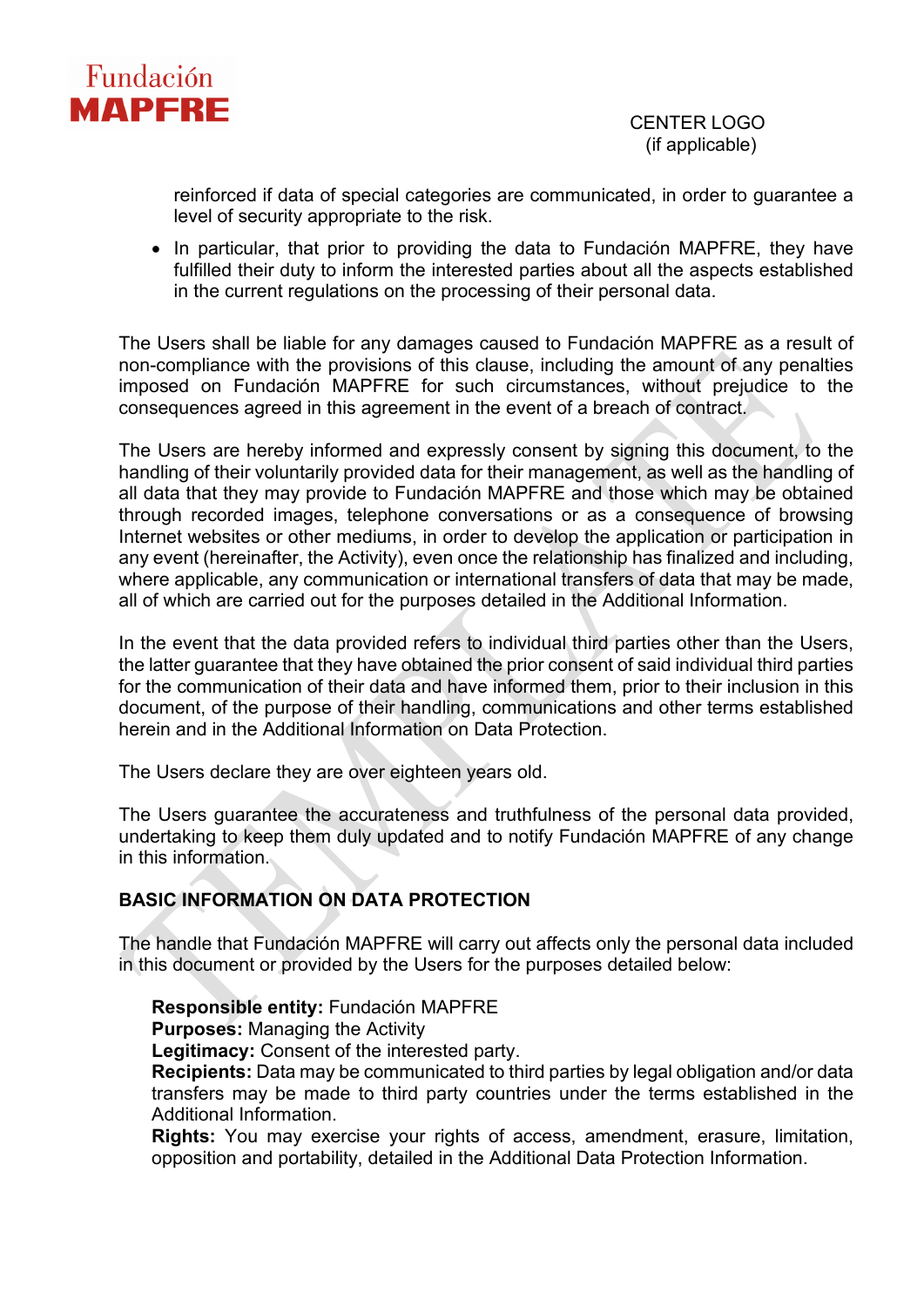

# (if applicable)

**Additional Information:** You can consult the Additional Information on Data Protection at <https://www.fundacionmapfre.org/en/privacy-security/>

Any registered user may exercise their access, amendment, erasure, limitation, opposition and portability rights to the personal data they have provided by emailing [privacidadyprotecciondatos@fundacionmapfre.org,](mailto:privacidadyprotecciondatos@fundacionmapfre.org) or by writing to Fundación MAPFRE, Área de Privacidad y Protección de Datos, Paseo de Recoletos 23, 28004 Madrid (Spain).

9. The protocol is private and is governed by the provisions of Spanish common law. The parties hereby undertake to seek an amicable settlement to any discrepancy that might arise regarding the protocol.

The parties hereby agree that any dispute, question or claim resulting from the implementation or interpretation of the protocol or related to it, directly or indirectly, will be settled definitively in the courts of Madrid (Capital), Spain.

In accordance with all the provisions set forth above, the protocol is signed in Madrid, on the \_ of \_\_\_\_\_\_\_\_\_\_\_ of \_\_\_\_\_\_.

**Mr/Ms \_\_\_\_\_\_\_\_\_\_\_\_\_\_\_\_\_\_\_\_**

Job title: Fundación MAPFRE Mr/Ms. Management entity representative Job title: Entity [*IF APPLICABLE*]

**Mr/Ms \_\_\_\_\_\_\_\_\_\_\_\_\_\_\_\_\_\_\_\_**

The Beneficiary Principal Investigator of the Project